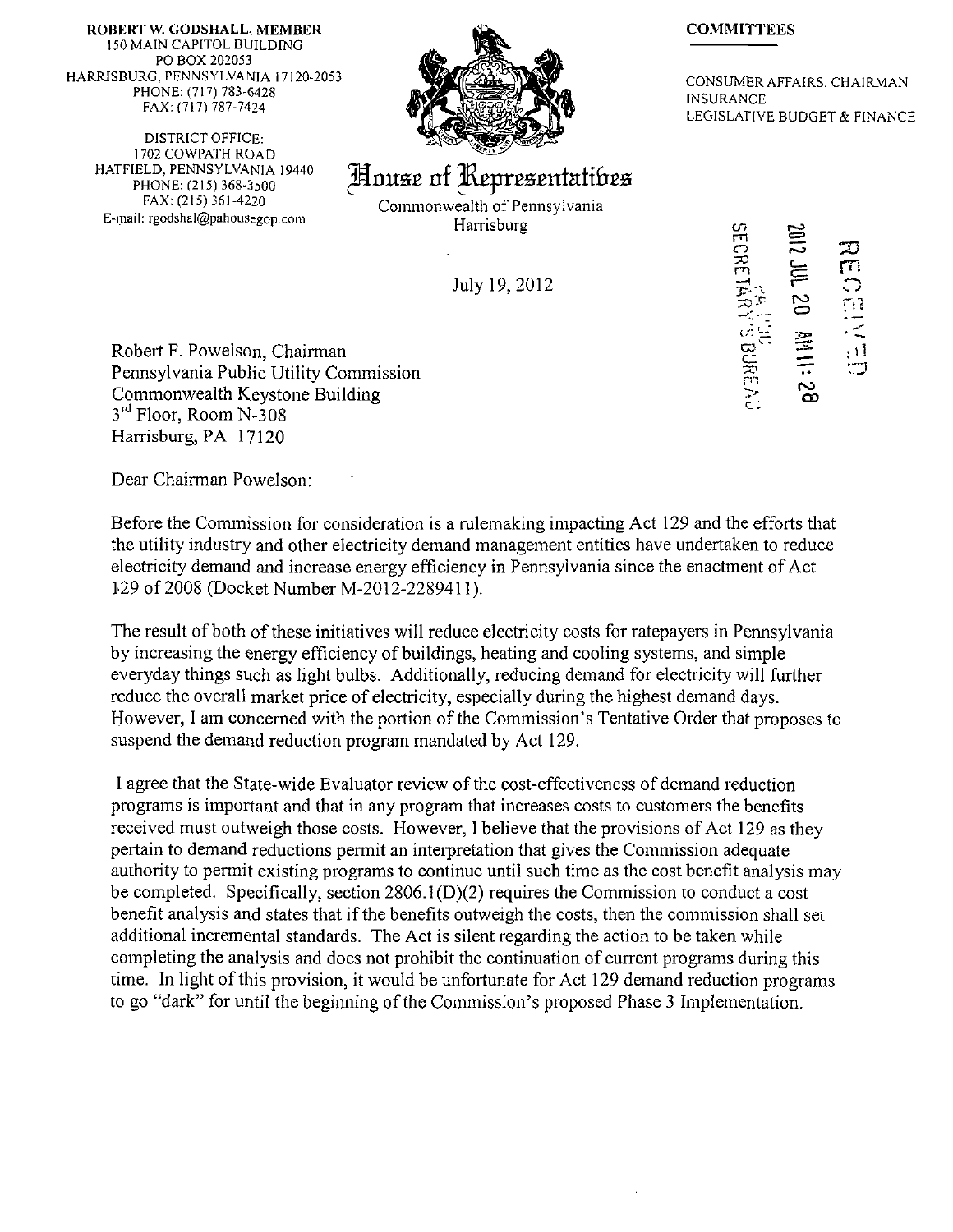I believe that the Commission has the authority to extend current Act 129 demand reduction programs and encourage you to consider extension of these programs during Phase 2 Implementation. I understand that deadlines set forth in the statute for completion of the cost benefit analysis are inconsistent with the timeline within which EDCs must submit Energy Efficiency and Conservation Plans to the Commission for approval. However, extending the current demand reduction programs will allow current reduction goals to remain in place and will permit a more efficient and effective transition towards any future demand reduction targets. Additionally, these programs could be extended for current participants only, which would mitigate any additional costs incurred by consumers in the event that the Commission determines that these programs are not cost effective.

I am also concerned about the stranded costs that will result from suspending Act 129 demand reduction programs until Phase 3 of implementation. Act 129 requires the installation of meters, communications equipment and control technologies to facilitate the operation of demand reduction programs. Additionally, significant costs have been expended for customer education and marketing to enroll customers in demand reduction programs. Costs already incurred will become "stranded" if these programs go dark. Additionally, these costs may have to be reincurred if these programs are suspended. Furthermore, any load reductions achieved through these programs will be lost in subsequent years, and I am concerned about the impact of such a scenario on the effectiveness and affordability of these programs to Pennsylvania's electricity consumers.

I encourage the Commission to consider extending current Act 129 demand reduction programs for Phase 2 Implementation in order to preserve the hard work done to achieve the goals of the Act to date and to ensure a level of regulatory certainty while awaiting completion of the cost benefit analysis.

Sincerely,<br>Cobert W. Sodshall

Robert W. Godshall, Chairman Consumer Affairs Committee

RWG:jh<br>cc: Rosemary Chiavetta, Secretary interval of the Perry, Legislative Liaison<br>Due Perry, Legislative Liaison<br> $\lim_{\substack{S \to S^* \\ S \to S^*}} \sum_{i=1}^{\infty} \frac{1}{i} \sum_{i=1}^{\infty} \frac{1}{i} \sum_{i=1}^{\infty} \frac{1}{i} \sum_{i=1}^{\infty} \frac{1}{i} \sum_{i=1}^$ **CD**  巴<br> **CD I** II II  $\overline{w}$  $\tilde{z}$ **CD** 

RWG:jh m set  $\mathbb{R}$  m set  $\mathbb{R}$  m set  $\mathbb{R}$  m set  $\mathbb{R}$  m set  $\mathbb{R}$  m set  $\mathbb{R}$  m set  $\mathbb{R}$  m set  $\mathbb{R}$  m set  $\mathbb{R}$  m set  $\mathbb{R}$  m set  $\mathbb{R}$  m set  $\mathbb{R}$  m set  $\mathbb{R}$  m set  $\mathbb{R}$  m se PUC Commissioners June Perry, Legislative Liaison